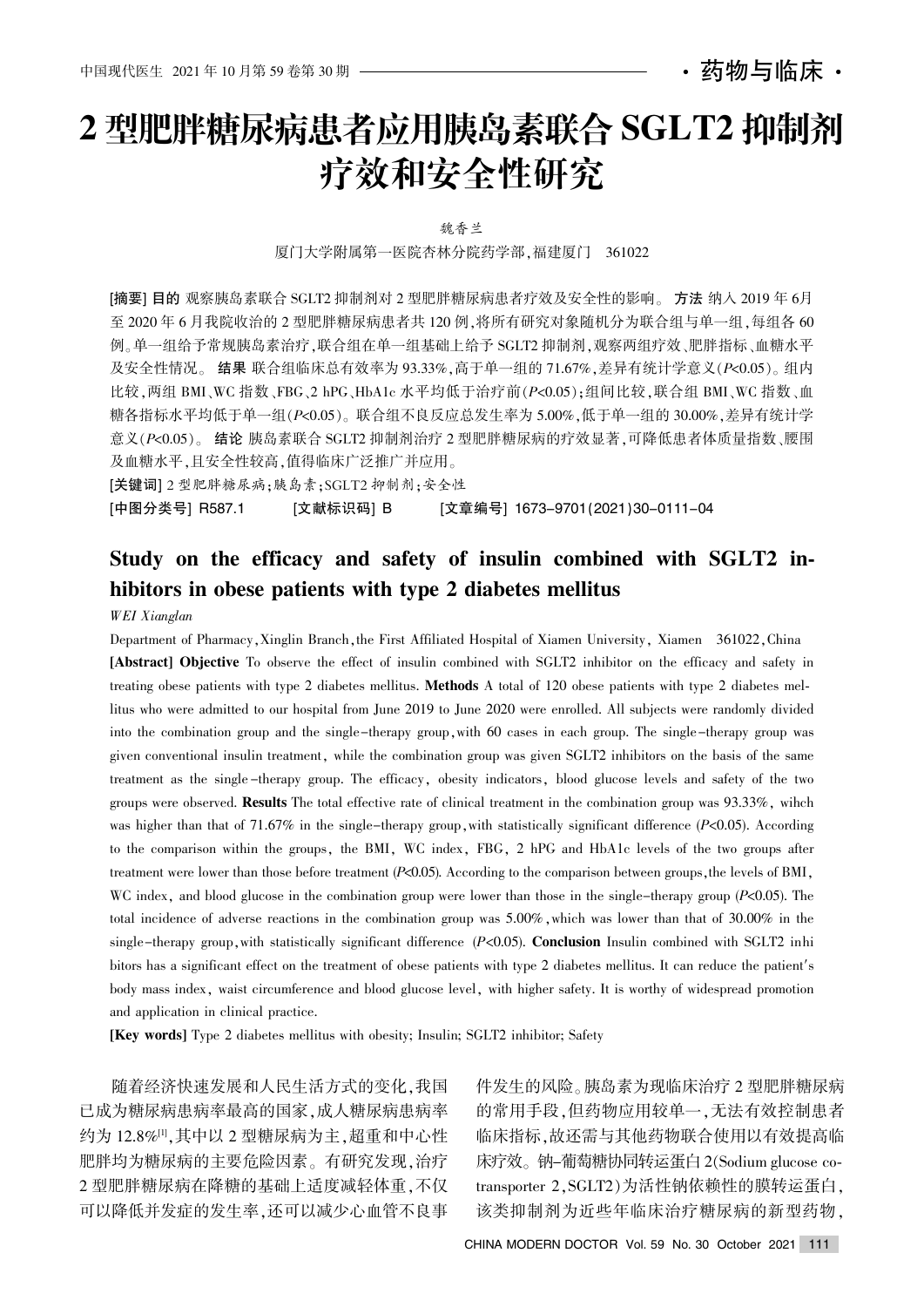SGLT2 不依赖胰岛素分泌,可与胰岛素联合应用以治 疗糖尿病<sup>[2]</sup>。鉴于此,笔者针对 2019 年 6 月至 2020 年 6 月我院收治的 120 例 2 型肥胖糖尿病患者给予胰 岛素联合 SGLT2 抑制剂治疗,以观察其疗效及安全性, 现报道如下。

### 1 资料与方法

### 1.1 一般资料

选取 2019 年 6 月至 2020 年 6 月我院收治的 120 例 2 型肥胖糖尿病患者作为研究对象,根据随机 数字表法分为联合组与单一组,每组各60例。联合组 男 33 例,女 27 例,年龄 42~69 岁,平均(56.03±8.76)岁; 病程 1~12 年, 平均(7.41±2.04)年; 单一组男 36 例, 女 24 例,年龄 44~72 岁,平均(58.79±9.23)岁;病程 2~ 14年, 平均(8.73±3.46)年。两组一般资料比较, 差异 无统计学意义(P>0.05),具有可比性。该研究经我院 医学伦理委员会审批通过后执行。

1.2 纳入标准

 $(1)$ 符合《中国 2 型糖尿病防治指南 $(2017 \n 4F)$   $\mathbb{R}^3$ 中肥胖及糖尿病的相关诊断标准;②年龄>40 岁且<  $80\,\mathcal{G}$ ;③体质量指数超过 25 kg/m²,女性腰围超过 80 cm, 男性腰围超过 90 cm 者; 4)经胰岛素治疗后血糖仍未 有效控制者;⑤空腹血糖(Fasting blood-glucose,FBG) 超过 7.0 mmol/L, 餐后 2 h 血糖(2 hour postprandial blood glucose, 2 hPG)超过 11.1 mmol/L, 糖化血红蛋白 (Glycated hemoglobin, HbA1c)超过 7%; ⑥遵医嘱用 药且按时回院复查者: ⑦所有患者及其家属知情本研 究并签署知情同意书。

1.3 排除标准

①成人隐匿性免疫性糖尿病及 1 型糖尿病者: ②糖尿病急性并发症者;③急慢性代谢性酸中毒、急 性感染者;4严重营养不良、继发性或家族性肥胖者; ⑤恶性肿瘤、心、肾、肝功能异常者:6临床资料不全、 治疗依从性差者。

1.4 方法

所有患者入院后均由专门的内分泌专科医师为 其普及糖尿病健康知识,并制订合理的饮食及运动方 案。单一组在此基础上仅给予胰岛素治疗,并根据其 血糖水平变化情况适当调整胰岛素用量。联合组在单 一组的基础上给予达格列净片(阿斯利康制药有限公 司,国药准字 J20170040,规格:10 mg×10 片×3 板)治 疗.患者均于清晨口服,1次/d,初始剂量为 5 mg/d,若 患者可耐受则根据病情调整为 10 mg/d,1 次/d。两组 患者均连续治疗 12 周。

#### 1.5 观察指标及评价标准

①临床疗效:参照《中药新药临床研究指导原则 (试行)》"拟定。显效·患者临床症状消失,血糖各指标 水平恢复正常;有效:患者临床症状及血糖各指标水 平显著改善:无效:患者临床症状及血糖各指标水平 无任何改善或加重。总有效率=(显效+有效)例数/总 例数×100%。②肥胖指标:治疗前后采用相同的方法 测量两组患者体质量指数(Body mass index, BMI)及腰 围(Waist circumference, WC), 两组均测量三次, 取其 中平均值。③血糖水平:治疗前后抽取患者空腹静脉 血及口服 75 g 葡萄糖 2 h 后外周血, 充分离心处理 后,采用葡萄糖氧化酶法(试剂盒由深圳迈瑞生物医疗 电子股份有限公司提供)检测两组患者 FBG 及 2 hPG 水平,采用层分析法检测两组患者 HbA1c 水平。4安 全性:治疗期间观察两组患者肾功能下降、低血糖、恶 心呕吐﹑泌尿生殖感染等不良反应发生情况。 1.6 统计学方法

采用 SPSS 21.0 统计学软件对研究数据进行处理, 计 量资料以均数±标准差 $(x=15, 35, 41)$ 间比较采用  $t$  检验; 计数资料以 $[n(\%)]$ 表示,组间比较采用  $\chi^2$  检验,  $P$ <  $0.05$  为差异有统计学意义。

#### 2 结果

2.1 两组患者临床疗效比较

联合组临床总有效率为 93.33%, 高于单一组的 71.67%, 差异有统计学意义 (P<0.05)。见表 1。

表 1 两组患者临床疗效比较 $[n(\%)]$ 

| 组别         | $\boldsymbol{n}$ | 显效 | 有效                                              | 无效 | 总有效   |  |  |  |  |  |
|------------|------------------|----|-------------------------------------------------|----|-------|--|--|--|--|--|
| 联合组        | 60               |    | $35(58.33)$ $21(35.00)$ $4(6.67)$ $56(93.33)$   |    |       |  |  |  |  |  |
| 单一组        | 60               |    | $19(31.67)$ $24(40.00)$ $17(28.33)$ $43(71.67)$ |    |       |  |  |  |  |  |
| $\chi^2$ 值 |                  |    |                                                 |    | 9.755 |  |  |  |  |  |
| P值         |                  |    |                                                 |    | 0.008 |  |  |  |  |  |

2.2 两组患者肥胖指标比较

治疗前,两组 BMI、WC 指数比较,差异无统计学 意义 $(P>0.05)$ ; 治疗后, 两组 BMI、WC 指数均低于治 疗前,且联合组低于单一组,差异有统计学意义(P<  $(0.05)$ 。见表 2。

2.3 两组患者血糖水平比较

治疗前, 两组 FBG、2 hPG、HbA1c 水平比较, 差 异均无统计学意义(P>0.05);治疗后,两组血糖各指 标水平低于治疗前,且联合组低于单一组,差异有统 计学意义(P<0.05)。见表 3。

#### 2.4 两组患者安全性情况比较

联合组不良反应总发生率为 5.00%,低于单一组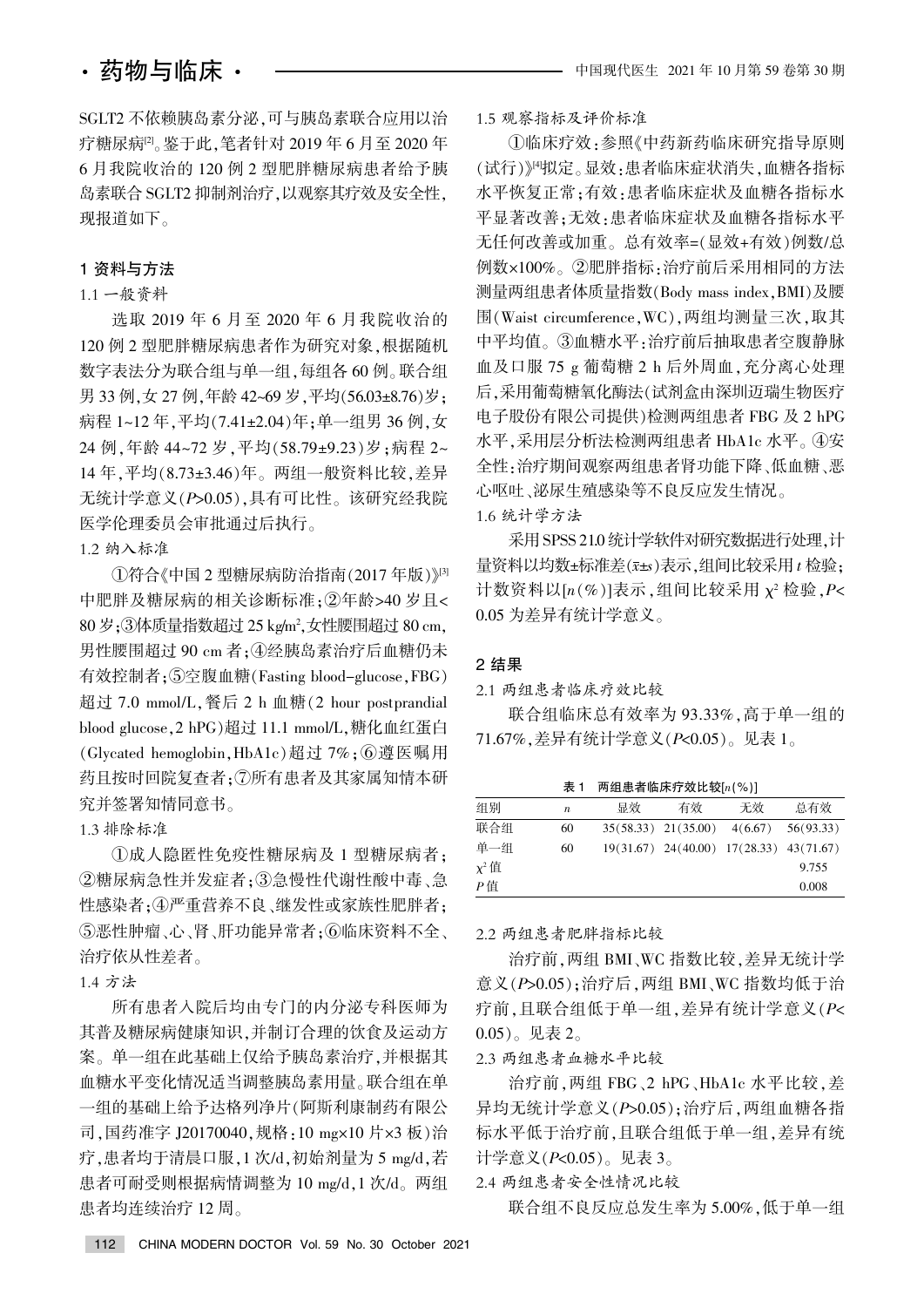| 组别         |                  | $\boldsymbol{n}$ | $BMI(kg/m^2)$    |                  |                  |               |                   |        | WC(cm)             |                                 |        |           |        |  |
|------------|------------------|------------------|------------------|------------------|------------------|---------------|-------------------|--------|--------------------|---------------------------------|--------|-----------|--------|--|
|            |                  |                  | 治疗前              |                  | 治疗后              | $t$ 值         | $P$ 值             |        | 治疗前                | 治疗后                             | $t$ 值  |           | $P$ 值  |  |
| 联合组        |                  | 60               | $29.48 \pm 1.39$ | $23.16 \pm 1.25$ |                  | 13.412        | 0.000             |        | $113.25 \pm 10.53$ | $87.45 \pm 7.35$                | 54.752 |           | 0.048  |  |
| 单一组        |                  | 60               | $29.51 \pm 1.48$ |                  | $27.29 \pm 1.36$ | 4.065         | 0.002             |        | $111.78 \pm 10.28$ | $106.57 \pm 8.92$               | 9.541  |           | 0.032  |  |
| $t$ 值      |                  |                  | 0.114            |                  | 17.319           |               |                   |        | 0.774              | 12.814                          |        |           |        |  |
| P值         |                  |                  | 0.098            |                  | 0.006            |               |                   |        | 0.084              | 0.012                           |        |           |        |  |
|            |                  |                  |                  |                  | 表 3              |               | 两组患者血糖水平比较(x+s)   |        |                    |                                 |        |           |        |  |
| 组别         |                  |                  | FBG(mmol/L)      |                  |                  | 2 hPG(mmol/L) |                   |        | $HbA1c(\%)$        |                                 |        |           |        |  |
|            | $\boldsymbol{n}$ | 治疗前              | 治疗后              | $t$ 值            | $P$ 值            | 治疗前           | 治疗后               | $t$ 值  | $P$ 值              | 治疗前                             | 治疗后    | $t$ 值     | $P$ 值  |  |
| 联合组        | 60               | $10.39 \pm 3.15$ | $5.42 \pm 1.73$  | 10.547           | 0.028            | 16.28±4.89    | $7.63 \pm 1.82$   | 18.357 | 0.070              | $9.82 \pm 2.34$ 5.25 $\pm 1.67$ |        | 9.698     | 0.000  |  |
| 单一组        | 60               | $10.07 \pm 3.07$ | $8.16 \pm 1.94$  | 3.500            | 0.046            | 15.74±4.64    | $10.25 \pm 3.11$  | 10.053 | 0.005              | $9.91 \pm 2.57$ 7.27 $\pm 1.85$ |        | 4.834     | 0.015  |  |
| $t$ 值      |                  | 0.564            | 8.165            |                  |                  | 0.621         | 4.381             |        |                    | 0.201                           | 6.278  |           |        |  |
| P值         |                  | 0.754            | 0.024            |                  |                  | 0.255         | 0.075             |        |                    | 0.987                           | 0.010  |           |        |  |
|            |                  |                  |                  |                  | 表 4              |               | 两组患者安全性情况比较[n(%)] |        |                    |                                 |        |           |        |  |
| 组别         |                  |                  | $\boldsymbol{n}$ | 肾功能下降            |                  | 低血糖           |                   | 恶心呕吐   |                    | 泌尿生殖道感染                         |        | 总发生       |        |  |
| 联合组        |                  |                  | 60               |                  | $\mathbf{0}$     |               | 1(1.67)           |        | 2(3.33)            | $\mathbf{0}$                    |        | 3(5.00)   |        |  |
| 单一组        |                  |                  | 60               |                  | 5(8.33)          |               | 4(6.67)           |        | 7(11.67)           | 2(3.33)                         |        | 18(30.00) |        |  |
| $\chi^2$ 值 |                  |                  |                  |                  |                  |               |                   |        |                    |                                 |        |           | 12.987 |  |
| $P$ 值      |                  |                  |                  |                  |                  |               |                   |        |                    |                                 |        |           | 0.002  |  |

表 2 两组串者肥胖指标比较(v+s)

的 30.00%, 差异有统计学意义 $(P< 0.05)$ 。见表 4。

#### 3 讨论

2 型糖尿病为临床常见内分泌系统疾病之一,该 病多由胰岛素自身分泌不足和(或)外周胰岛素抵抗 引发[5]。2 型肥胖糖尿病患者早期并无明显症状,大部 分患者表现为轻度乏力及口渴等, 一经体检确诊患者 应及时接受相关治疗以有效控制血糖水平,避免出现 并发症<sup>[6]</sup>。现临床治疗 2 型肥胖糖尿病药物多样,但因 药物机制的不同,对患者体重及血糖水平均存在不同 程度的影响<sup>[7]</sup>。常规口服降糖药物治疗糖尿病易受患 者病情严重程度及胰岛功能衰竭而降低疗效,对糖尿 病引发的一系列并发症无较好的防治作用,故积极寻 找新的降糖药物及作用靶点为当前医务工作者亟待 解决的内容。

SGLT2 抑制剂为近些年临床常用新型降糖药物, 单用或与其他药物用于治疗 2 型肥胖糖尿病均能取 得满意效果<sup>8</sup>。相关临床研究发现, SGLT2 抑制剂对初 诊患者或曾经接受胰岛素、降糖药物治疗的患者可明 显降低其 HbA1c 水平, 还可有效降低 FBG 及 2 hPG 水平,其疗效显著[9]。SGLT2 抑制剂不依赖于胰岛素而 发挥作用,可缓解胰岛 β 细胞负荷,因机体血糖水平 的下降,胰岛β细胞糖毒性也有所缓解,故2型肥胖 糖尿病患者采用 SGLT2 抑制剂治疗时可有效保护其 胰岛 β 细胞[10]。达格列净为 SGLT2 抑制剂代表性药 物之一,具有高选择性及高活性,半衰期为 11.2~ 16.6 h, 患者口服后 2 h 该药物可达最高血药浓度, 并

维持药代学稳定[11]。刘晓冰等[12]研究发现,肥胖型 2 型 糖尿病患者采用 SGLT2 抑制剂治疗可有效降低血糖 水平,提高了临床疗效。本研究结果显示,联合组临床 总有效率 $(93.33\%)$ 高于单一组 $(71.67\%)$ , 联合组血糖 各指标水平低于单一组,提示胰岛素联合 SGLT2 抑制 剂可提高 2 型肥胖糖尿病患者临床疗效,改善其血糖 水平。由于 SGLT2 抑制剂可选择性抑制钠-葡萄糖协 同转运蛋白 2 参与的进曲小管对葡萄糖的重吸收,从 而减少肾脏对糖的吸收,使尿液排出葡萄糖而充分发 挥降糖作用。尿糖排泄增加可产生渗透性利尿的作 用,增加水分排出,在一定程度上减轻体重[13]。Xu 等[14] 报道表明, SGLT2 抑制剂由于减少体内热量可增强机 体脂肪利用,从而减轻体重。本研究结果显示,联合组 BMI、WC 指数均低于单一组,表明胰岛素联合 SGLT2 抑制剂可显著改善 2 型肥胖糖尿病患者体重及腰围, 其多因达格列净对体重有较好的减轻效果。患者体重 降低可改善胰岛素抵抗,促进其分泌,使胰岛素发挥 正常作用,缓解机体负担,降低血糖水平。此外 SGLT2 抑制剂可增加尿糖的排泄,增加脂肪代谢,由此控制 体重增长,降糖及减轻体重共同作用,达到良好治疗 2 型肥胖糖尿病效果。

·药物与临床·

阿克拜尔·乌普等[15]研究发现,肥胖 2 型糖尿病 患者经达格列净联合利拉鲁肽后未出现严重低血糖, 且观察组与对照组不良反应发生率相当。本研究结果 显示,联合组不良反应总发生率(5.00%)低于单一组 (30.00%). 提示胰岛素联合 SGLT2 抑制剂治疗 2 型 肥胖糖尿病的安全性较高。其多因达格列净经尿液排